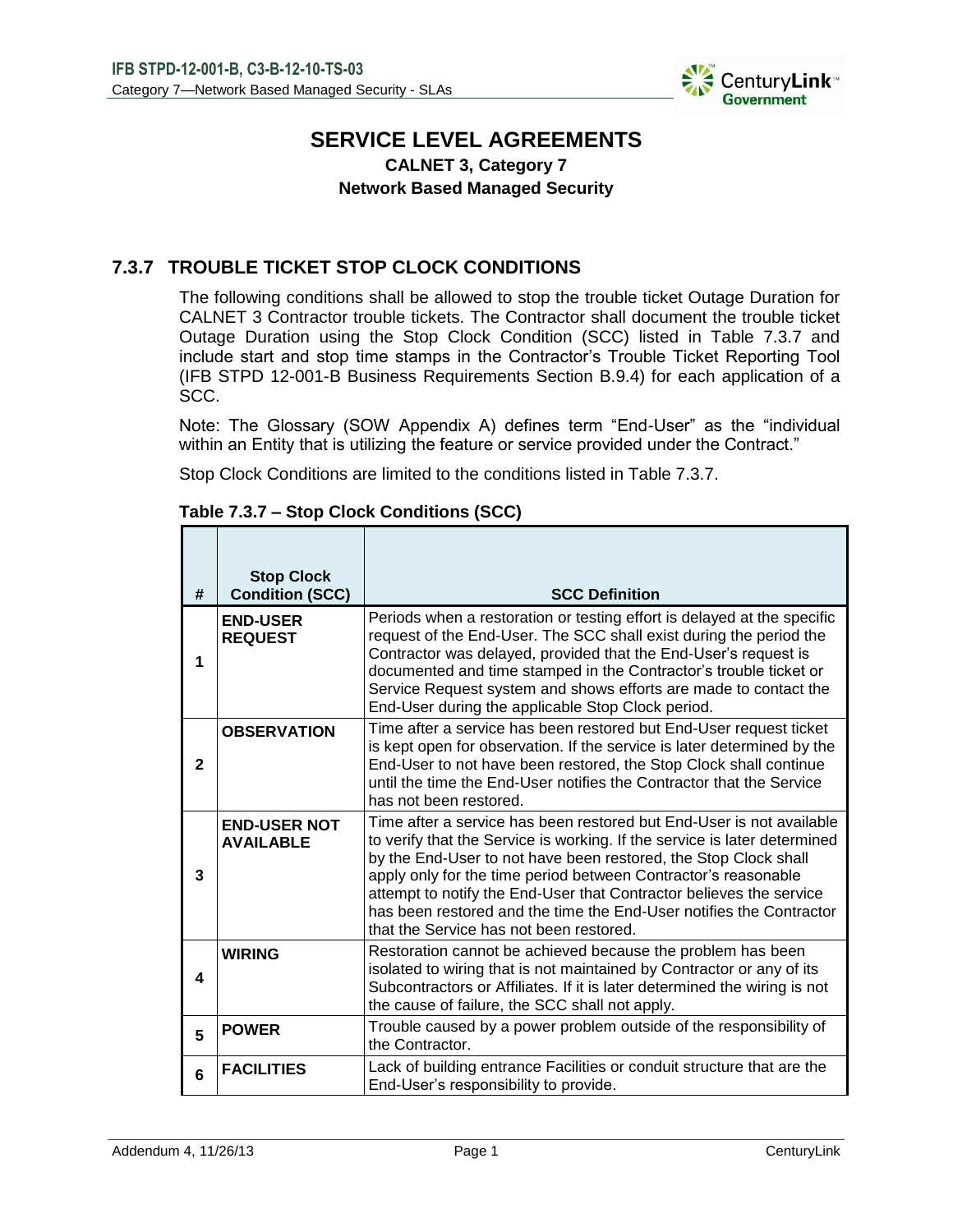

| #              | <b>Stop Clock</b><br><b>Condition (SCC)</b> | <b>SCC Definition</b>                                                                                                                                                                                                                                                                                                                                                                                                                                                                                        |  |  |  |
|----------------|---------------------------------------------|--------------------------------------------------------------------------------------------------------------------------------------------------------------------------------------------------------------------------------------------------------------------------------------------------------------------------------------------------------------------------------------------------------------------------------------------------------------------------------------------------------------|--|--|--|
|                | <b>ACCESS</b>                               | Limited access or contact with End-User provided the Contractor<br>documents in the trouble ticket several efforts to contact End-User<br>for the following:                                                                                                                                                                                                                                                                                                                                                 |  |  |  |
|                |                                             | Access necessary to correct the problem is not available<br>a.<br>because access has not been arranged by site contact or End-<br>User representative;                                                                                                                                                                                                                                                                                                                                                       |  |  |  |
|                |                                             | Site contact refuses access to technician who displays proper<br>b.<br>identification;                                                                                                                                                                                                                                                                                                                                                                                                                       |  |  |  |
| $\overline{7}$ |                                             | Customer provides incorrect site contact information which<br>c.<br>prevents access, provided that Contractor takes reasonable<br>steps to notify End-User of the improper contact information and<br>takes steps to obtain the correct information; or,                                                                                                                                                                                                                                                     |  |  |  |
|                |                                             | Site has limited hours of business that directly impacts the<br>d.<br>Contractor's ability to resolve the problem.                                                                                                                                                                                                                                                                                                                                                                                           |  |  |  |
|                |                                             | If it is determined later that the cause of the problem was not at the<br>site in question, then the Access SCC shall not apply.                                                                                                                                                                                                                                                                                                                                                                             |  |  |  |
| 8              | <b>STAFF</b>                                | Any problem or delay to the extent caused by End-User's staff that<br>prevents or delays Contractor's resolution of the problem. In such<br>event, Contractor shall make a timely request to End-User staff to<br>correct the problem or delay and document in trouble ticket.                                                                                                                                                                                                                               |  |  |  |
| 9              | <b>APPLICATION</b>                          | End-User software applications that interfere with repair of the<br>trouble.                                                                                                                                                                                                                                                                                                                                                                                                                                 |  |  |  |
| 10             | <b>CPE</b>                                  | Repair/replacement of Customer Premise Equipment (CPE) not<br>provided by Contractor if the problem has been isolated to the CPE.<br>If determined later that the CPE was not the cause of the service<br>outage, the CPE SCC will not apply.                                                                                                                                                                                                                                                                |  |  |  |
| 11             | <b>NO RESPONSE</b>                          | Failure of the trouble ticket originator or responsible End-User to<br>return a call from Contractor's technician for on-line close-out of<br>trouble tickets after the Service has been restored as long as<br>Contractor can provide documentation in the trouble ticket<br>substantiating the communication from Contractor's technician.                                                                                                                                                                 |  |  |  |
| 12             | MAINTENANCE                                 | An outage directly related to any properly performed scheduled<br>maintenance or upgrade scheduled for CALNET 3 service. Any such<br>stop clock condition shall not extend beyond the scheduled period of<br>the maintenance or upgrade. SLAs shall apply for any maintenance<br>caused outage beyond the scheduled maintenance period. Outages<br>occurring during a scheduled maintenance or upgrade period and<br>not caused by the scheduled maintenance shall not be subject to the<br>Maintenance SCC. |  |  |  |
| 13             | <b>THIRD PARTY</b>                          | Any problem or delay caused by a third party not under the control of<br>Contractor, not preventable by Contractor, including, at a minimum,<br>cable cuts not caused by the Contractor. Contractor's<br>Subcontractors and Affiliates shall be deemed to be under the<br>control of Contractor with respect to the equipment, services, or<br>Facilities to be provided under this Contract.                                                                                                                |  |  |  |
| 14             | <b>FORCE MAJEURE</b>                        | Force Majeure events, as defined in the PMAC General Provisions -<br>Telecommunications, Section 28 (Force Majeure).                                                                                                                                                                                                                                                                                                                                                                                         |  |  |  |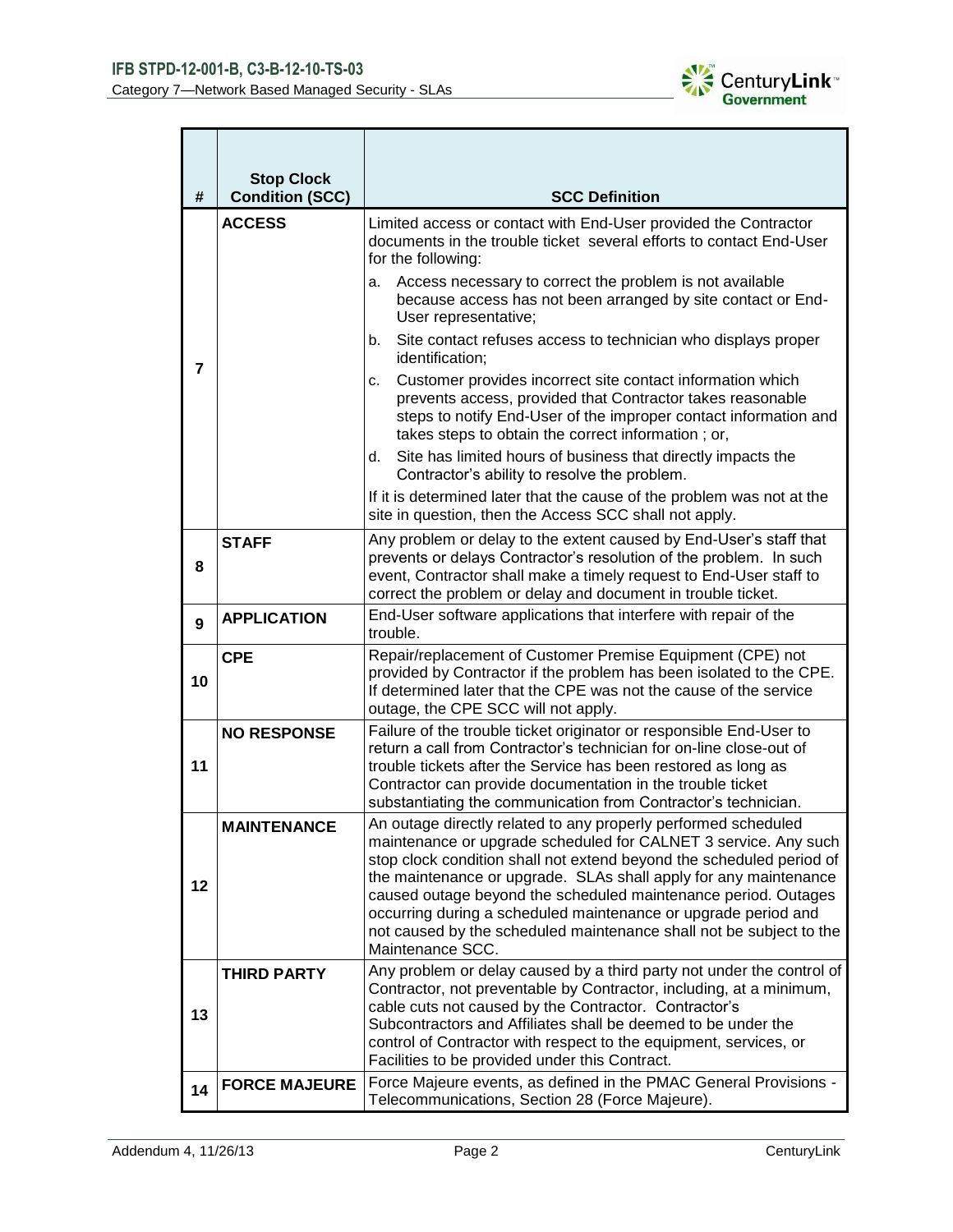

## **7.3.8 TECHNICAL SERVICE LEVEL AGREEMENTS**

### 7.3.8.1 Availability (M-S)

### **SLA Name:** Availability

**Definition:** The percentage of time a CALNET 3 service is fully functional and available for use each calendar month.

**Measurement Process:** The monthly Availability Percentage shall be based on the accumulative total of all Unavailable Time derived from all trouble tickets closed, for the affected service (includes Contractor provided web portal, dashboard and reports), and feature per calendar month. The monthly Availability Percentage equals the Scheduled Uptime per month less Unavailable Time per month divided by Scheduled Uptime per month multiplied by 100. Scheduled Uptime is 24 x number of days in the month. All Unavailable Time applied to other SLAs, which results in a remedy, will be excluded from the monthly accumulated total.

**Service(s):**

| DDoS Detection and Mitigation Service | <b>Email Monitoring and Scanning Service</b>            |
|---------------------------------------|---------------------------------------------------------|
| Web Security and Filtering Service    | Security Information and Event Management<br>$ $ (SIEM) |

#### **Objective(s):**

|                                          | Basic (B)     | Standard<br>(S) | Premier<br>(P) | Bidder's<br>Objective<br>Commitment<br>$(B, S \text{ or } P)$ |
|------------------------------------------|---------------|-----------------|----------------|---------------------------------------------------------------|
| DDoS Detection and Mitigation<br>Service | $\geq 99.9\%$ | $\geq 99.95\%$  | $\geq 99.99\%$ | S                                                             |
| Email Monitoring and Scanning<br>Service | $\geq 99.9\%$ | $\geq 99.95\%$  | $\geq 99.99\%$ | P                                                             |
| Web Security and Filtering Service       | $\geq 99.9\%$ | $\geq 99.95\%$  | $\geq 99.99\%$ | P                                                             |
| <b>SIEM</b>                              | $\geq 99.9\%$ | $\geq 99.95\%$  | $\geq 99.99\%$ | P                                                             |
| Per Occurrence: N/A                      |               |                 |                |                                                               |

#### **Monthly Aggregated Measurements:**

**Rights and Remedies** First month the service fails to meet the committed SLA objective shall result in a 15 percent rebate of the TMRC. The second consecutive month the service fails to meet the committed SLA objective shall result in a 30 percent rebate of TMRC. Each additional consecutive month the service fails to meet the committed SLA objective shall result in a 50 percent rebate of the TMRC.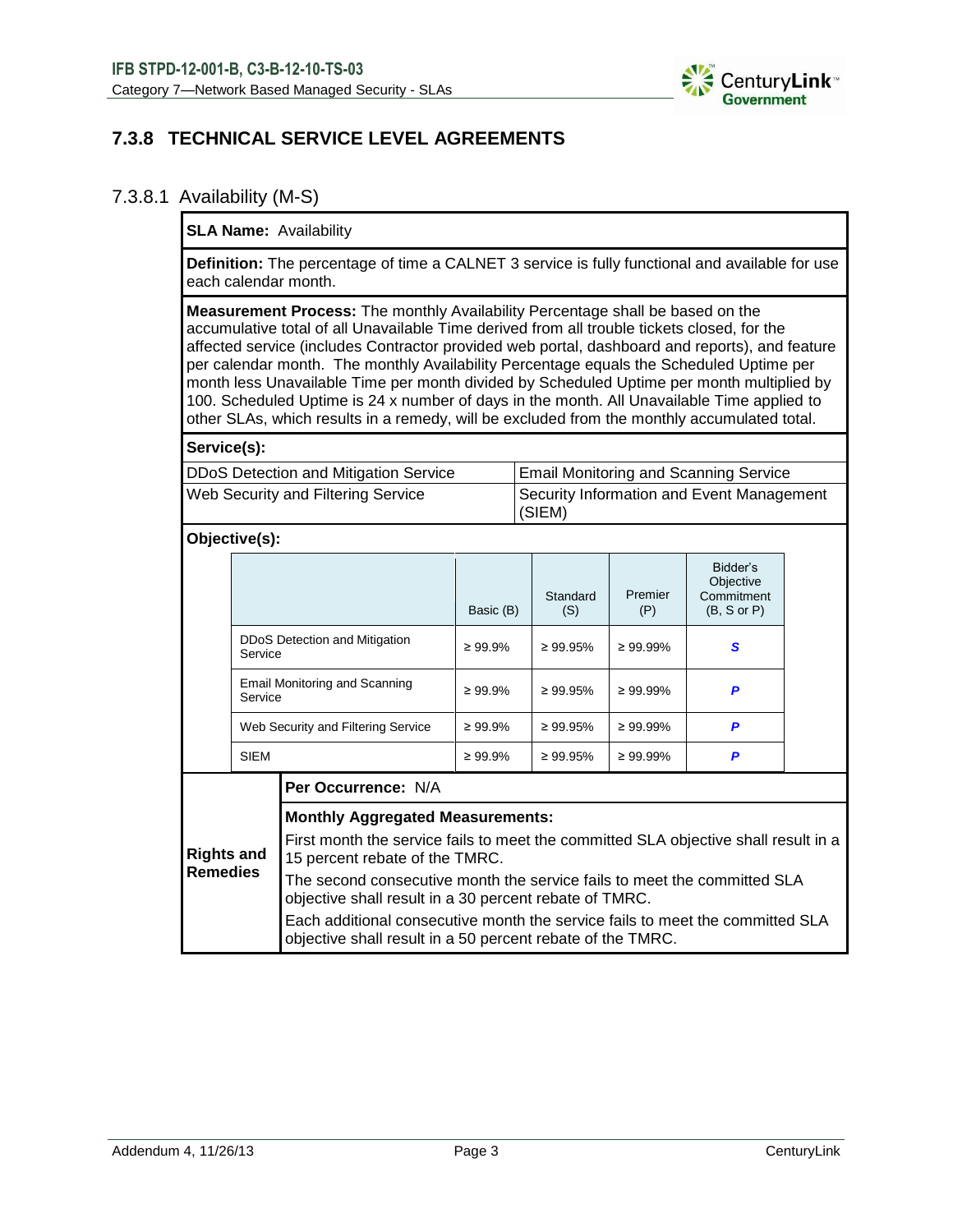

## 7.3.8.2 Catastrophic Outage 2 (CAT 2) (M-S)

**SLA Name:** Catastrophic Outage 2 (CAT 2)

**Definition:** Failure of any part of the Network Based Managed Security Services architecture components (hardware, software, and interconnection of components) based on a common cause that results in a total failure of a service for two (2) or more CALNET 3 Customers.

**Measurement Process:** The Outage Duration begins when a network alarm is received by the Contractor from an outage-causing event or the opening of a trouble ticket by the Customer or Contractor, whichever occurs first. Upon notification from the Customer or network alarm, the Contractor shall compile a list for each End-User service and feature affected by a common cause for tracking and reporting of the SLA rights and remedies. Outage Duration shall be measured on a per-End-User service basis from information recorded from the network equipment/system or Customer reported trouble ticket. Each End-User service is deemed out of service from the first notification until the Contractor determines the End-User service is restored. Any End-User service reported by the End-User/Customer as not having been restored shall have the outage time adjusted to the actual restoration time.

**Service(s):**

| DDoS Detection and Mitigation Service     | Email Monitoring and Scanning Service               |
|-------------------------------------------|-----------------------------------------------------|
| <b>Web Security and Filtering Service</b> | Security Information and Event Management<br>(SIEM) |

## **Objective(s):**

The objective restoral time shall be:

|                   |                                                 |                                                                                                                               | Basic (B)     | Standard<br>(S)      | Premier<br>(P)       | Bidder's<br>Objective<br>Commitment<br>$(B, S \text{ or } P)$ |  |
|-------------------|-------------------------------------------------|-------------------------------------------------------------------------------------------------------------------------------|---------------|----------------------|----------------------|---------------------------------------------------------------|--|
|                   | DDoS Detection and<br><b>Mitigation Service</b> |                                                                                                                               | $\leq$ 1 hour | $\leq 30$<br>minutes | $\leq 15$<br>minutes | S                                                             |  |
|                   | Email Monitoring and<br><b>Scanning Service</b> |                                                                                                                               | $\leq$ 1 hour | $\leq 30$<br>minutes | $\leq 15$<br>minutes | P                                                             |  |
| Service           |                                                 | Web Security and Filtering                                                                                                    | $\leq$ 1 hour | $\leq 30$<br>minutes | $\leq 15$<br>minutes | P                                                             |  |
|                   | <b>SIEM</b>                                     |                                                                                                                               | $\leq$ 1 hour | $\leq 30$<br>minutes | $\leq 15$<br>minutes | B                                                             |  |
| <b>Rights and</b> |                                                 | Per Occurrence: 100 percent of the TMRC for each End-User service not<br>meeting the committed objective for each CAT 2 fault |               |                      |                      |                                                               |  |
| <b>Remedies</b>   |                                                 | <b>Monthly Aggregated Measurements:</b><br>N/A                                                                                |               |                      |                      |                                                               |  |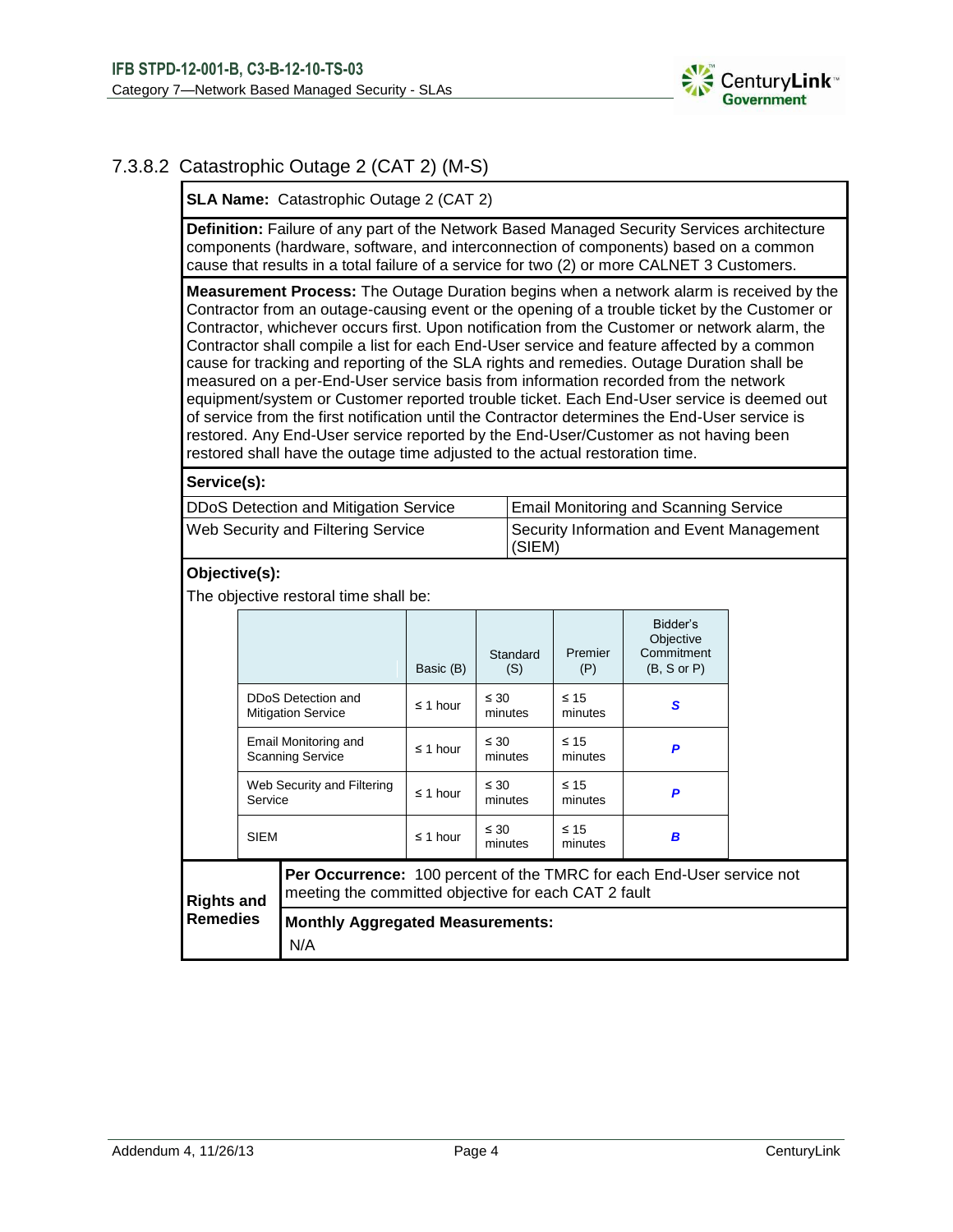

## 7.8.3.3 Catastrophic Outage 3 (CAT 3) (M-S)

**SLA Name:** Catastrophic Outage 3 (CAT 3)

**Definition:** The total loss of one (1) or more CALNET 3 Network Based Managed Security services on a system wide basis.

**Measurement Process:** The Outage Duration begins when a network alarm is received by the Contractor from an outage-causing event or the opening of a trouble ticket by the Customer or Contractor, whichever occurs first. Upon notification from the Customer or network alarm, the Contractor shall compile a list for each End-User service and feature affected by a common cause. Outage Duration shall be measured on a per-End-User service basis from information recorded from the network equipment/system or trouble ticket. Each End-User service is deemed out of service from the first notification until the Contractor determines the End-User service is restored. Any End-User service reported by the End-User/Customer as not having been restored shall have the outage time adjusted to the actual restoration time.

#### **Service(s):**

| DDoS Detection and Mitigation Service     | <b>Email Monitoring and Scanning Service</b>        |
|-------------------------------------------|-----------------------------------------------------|
| <b>Web Security and Filtering Service</b> | Security Information and Event Management<br>(SIEM) |

#### **Objective(s):**

The objective restoral time shall be:

| DDoS Detection and<br><b>Mitigation Service</b> |                                                                                                         |                                                                                                                                | Basic<br>(B)      | Standard<br>(S)   | Premier<br>(P)    | Bidder's<br>Objective<br>Commitment<br>$(B, S \text{ or } P)$ |  |
|-------------------------------------------------|---------------------------------------------------------------------------------------------------------|--------------------------------------------------------------------------------------------------------------------------------|-------------------|-------------------|-------------------|---------------------------------------------------------------|--|
|                                                 |                                                                                                         | $\leq$ 30 minutes                                                                                                              | N/A               | $\leq$ 15 minutes | B                 |                                                               |  |
|                                                 | Email Monitoring and<br><b>Scanning Service</b><br>Web Security and Filtering<br>Service<br><b>SIEM</b> |                                                                                                                                | $\leq$ 30 minutes | N/A               | $\leq$ 15 minutes | P                                                             |  |
|                                                 |                                                                                                         |                                                                                                                                | $\leq$ 30 minutes | N/A               | $\leq$ 15 minutes | P                                                             |  |
|                                                 |                                                                                                         |                                                                                                                                | $\leq$ 30 minutes | N/A               | $\leq$ 15 minutes | B                                                             |  |
| <b>Rights and</b>                               |                                                                                                         | Per Occurrence: 100 percent of the TMRC for each End-User service not<br>meeting the committed objective for each CAT 3 fault. |                   |                   |                   |                                                               |  |
| <b>Remedies</b>                                 |                                                                                                         | <b>Monthly Aggregated Measurements:</b><br>N/A                                                                                 |                   |                   |                   |                                                               |  |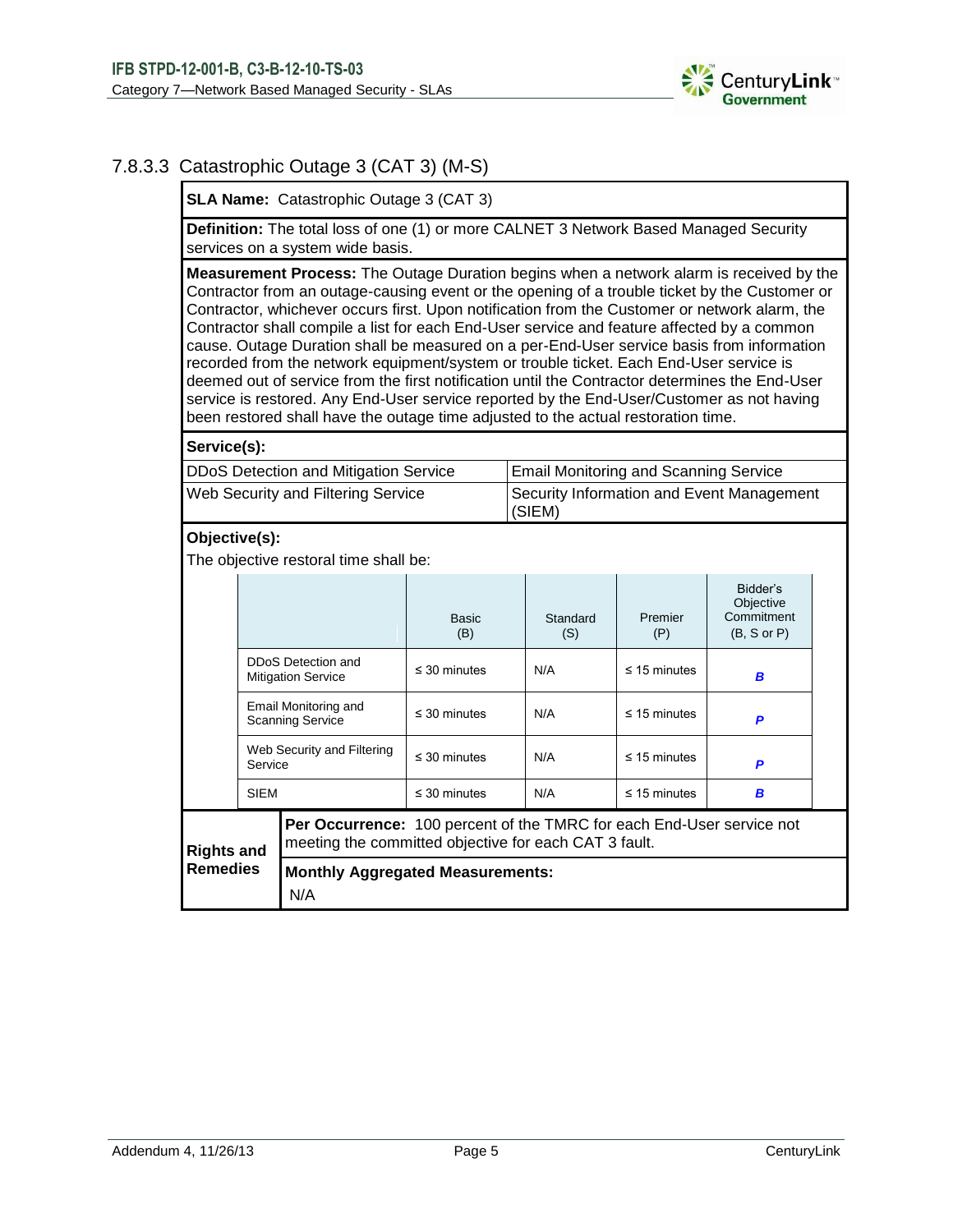

## 7.3.8.4 Email Monitoring and Scanning Services—Average Delivery Time (M-S)

**SLA Name:** Email Monitoring and Scanning Services - Average Delivery Time

**Definition:** The delivery time is the elapsed time from when and email enters the Contractor's managed email service network to when the delivery attempt is first made to the Customer's email server. The average delivery time is the delivery time measured in minutes over a calendar month.

The End-User/Customer is responsible for opening a trouble ticket with the Contractor's Customer Service Center (helpdesk) when the Customer suspects the email monitoring and scanning service's average delivery time is not meeting the committed level as defined in this SLA.

**Measurement Process:** If the Customer suspects the average delivery time does not meet the committed objective level the contractor shall provide average delivery time computed using the method described herein. The Contractor shall measure and record email delivery time every five (5) minutes for one (1) month. The fastest 95% of measurements are used to create the average for the calendar month.

Trouble tickets opened as email monitoring and scanning services Delivery Time shall not count in Availability or Time to Repair measurements unless and until the End-User reports service as unusable.

#### **Service(s):**

Email Monitoring and Scanning Services

**Objective(s):**

| Per Occurrence: N/A                                        |                     |                 |                |                                                                   |  |  |
|------------------------------------------------------------|---------------------|-----------------|----------------|-------------------------------------------------------------------|--|--|
| <b>Email Monitoring</b><br>and Scanning<br><b>Services</b> | $<$ 2 minutes       | $<$ 1 minute    | $<$ 30 seconds | S                                                                 |  |  |
| Service                                                    | <b>Basic</b><br>(B) | Standard<br>(S) | Premier<br>(P) | <b>Bidder's Objective</b><br>Commitment<br>$(B, S \text{ or } P)$ |  |  |

**Remedies** 25 percent of the TMRC when the average delivery time exceeds the committed objective.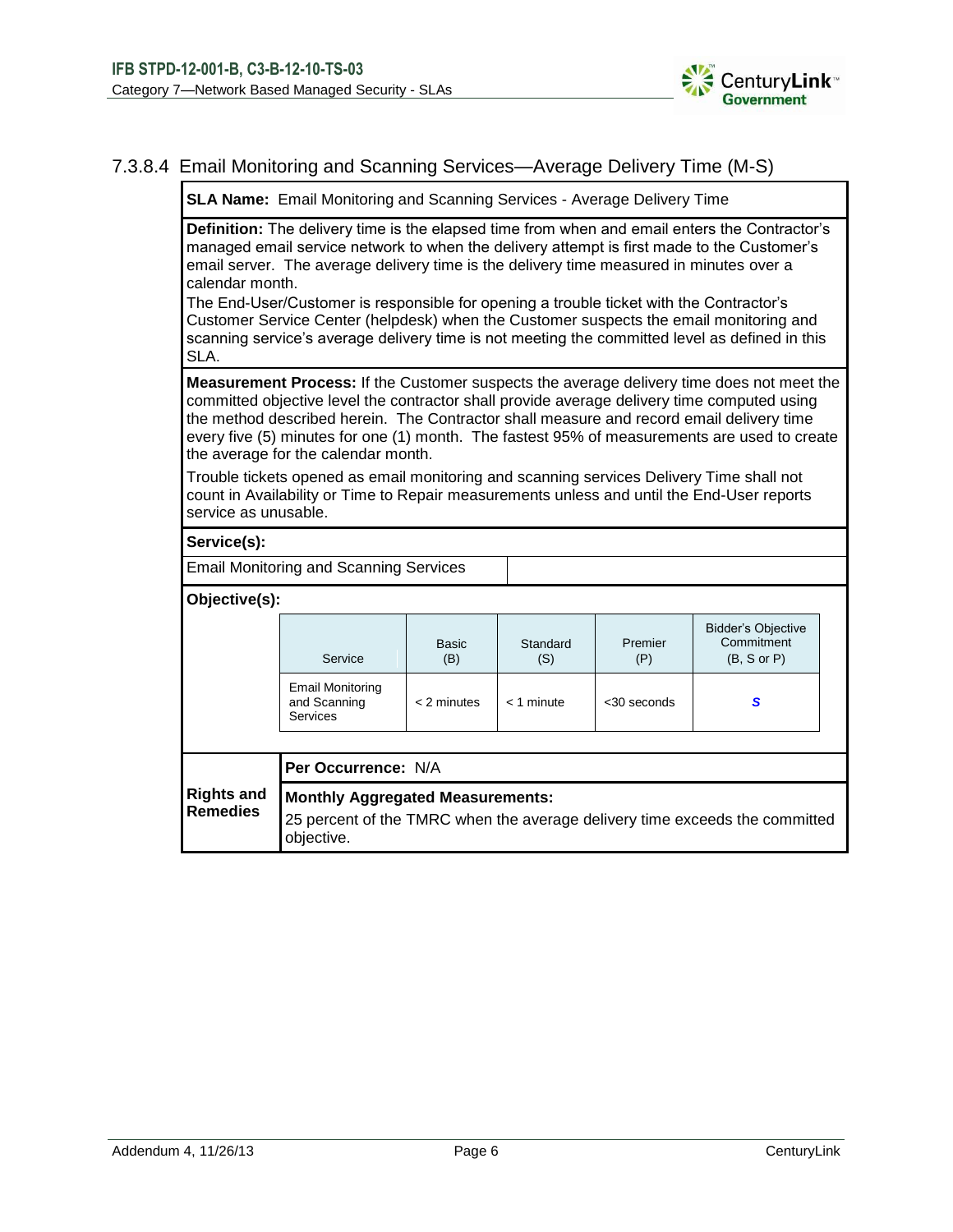

## 7.3.8.5 SIEM Event Notification (M-S)

**SLA Name:** SIEM Critical Event Notification

**Definition:** The Contractor shall notify the Customer via a verbal person-to-person telephone call to authorized users when a critical security event that represents a security incident or threat to the Customer, within the objective timeframe.

**Measurement Process:** The amount of time between the identification of a critical security event and the notification (or when the Contractor initially attempts to notify) of the customer.

**Service(s):**

SIEM

| Objective(s):     |                                                                                                                                                                                             |                     |                   |                   |                                                               |  |  |  |
|-------------------|---------------------------------------------------------------------------------------------------------------------------------------------------------------------------------------------|---------------------|-------------------|-------------------|---------------------------------------------------------------|--|--|--|
|                   | Service                                                                                                                                                                                     | <b>Basic</b><br>(B) | Standard<br>(S)   | Premier<br>(P)    | Bidder's<br>Objective<br>Commitment<br>$(B, S \text{ or } P)$ |  |  |  |
|                   | <b>SIEM</b>                                                                                                                                                                                 | $\leq$ 45 minutes   | $\leq$ 30 minutes | $\leq$ 15 minutes | в                                                             |  |  |  |
|                   |                                                                                                                                                                                             |                     |                   |                   |                                                               |  |  |  |
| <b>Rights and</b> | <b>Per Occurrence:</b> Customer will receive a credit equal to 25 percent of the SIEM<br>Service TMRC for each event in which a Customer is not notified within the<br>committed objective. |                     |                   |                   |                                                               |  |  |  |
| <b>Remedies</b>   | <b>Monthly Aggregated Measurements:</b><br>N/A                                                                                                                                              |                     |                   |                   |                                                               |  |  |  |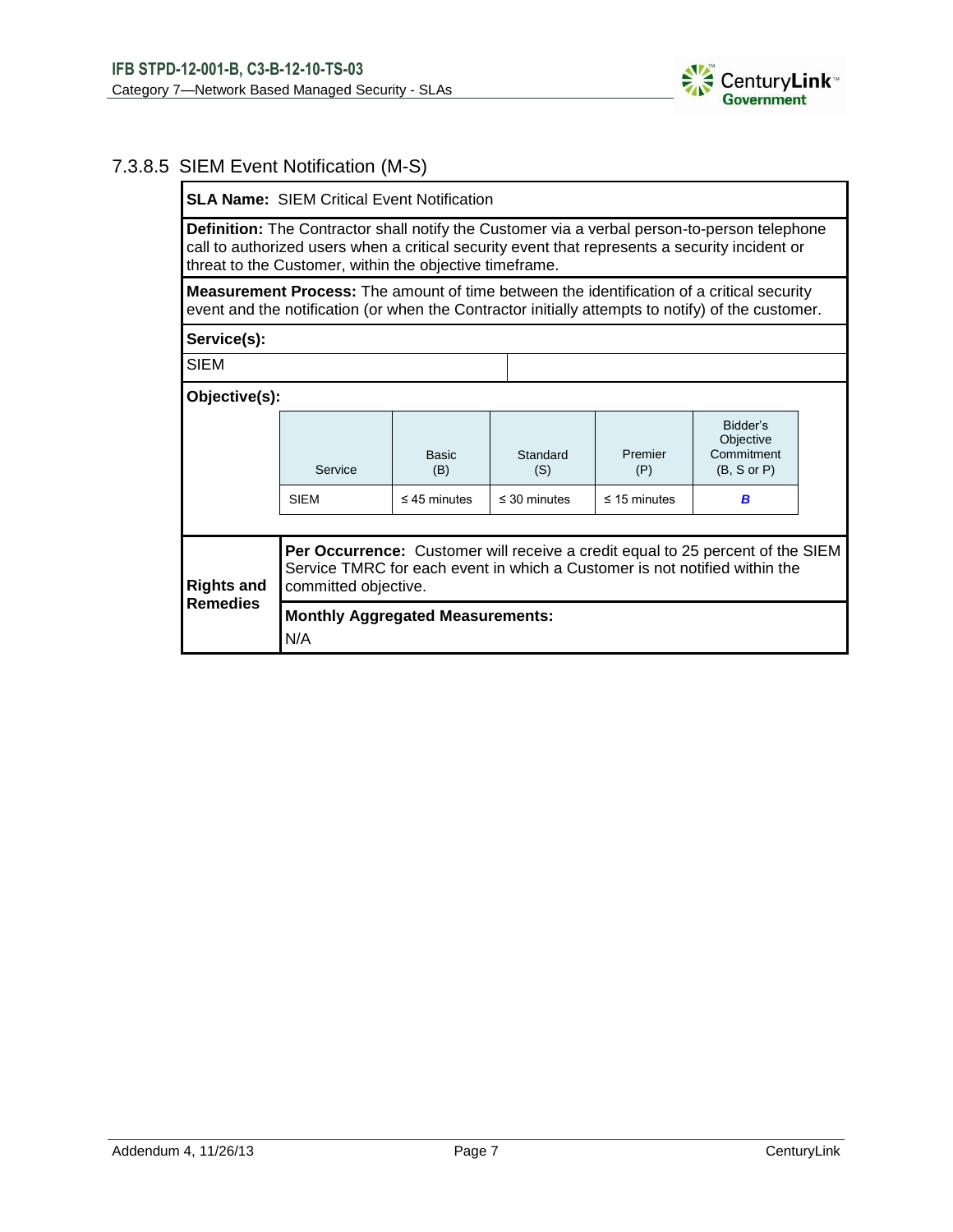

### 7.3.8.6 DDoS Customer Notification (M-S)

**SLA Name:** DDoS Customer Notification

**Definition:** The Contractor shall notify the Customer via an e-mail and a verbal person-toperson telephone call to authorized users when an anomaly or attack is detected, within the objective timeframe.

**Measurement Process:** The amount of time between the identification of an anomaly or attack, and the notification (or when the Contractor initially attempts to notify) of the customer.

#### **Service(s):**

DDoS Detection and Mitigation

| Objective(s):     |                                                                                                                                                                                                                      |                     |                   |                   |                                                    |  |
|-------------------|----------------------------------------------------------------------------------------------------------------------------------------------------------------------------------------------------------------------|---------------------|-------------------|-------------------|----------------------------------------------------|--|
|                   | Service                                                                                                                                                                                                              | <b>Basic</b><br>(B) | Standard<br>(S)   | Premier<br>(P)    | Bidder's<br>Objective<br>Commitment<br>(B, S or P) |  |
|                   | <b>DDoS Detection</b><br>and Mitigation                                                                                                                                                                              | $\leq$ 45 minutes   | $\leq$ 30 minutes | $\leq$ 15 minutes | P                                                  |  |
| <b>Rights and</b> | <b>Per Occurrence:</b> Customer will receive a credit equal to 25 percent of the<br>DDoS Detection and Mitigation Service TMRC for each event in which a<br>Customer is not notified within the committed objective. |                     |                   |                   |                                                    |  |
| <b>Remedies</b>   | <b>Monthly Aggregated Measurements:</b><br>N/A                                                                                                                                                                       |                     |                   |                   |                                                    |  |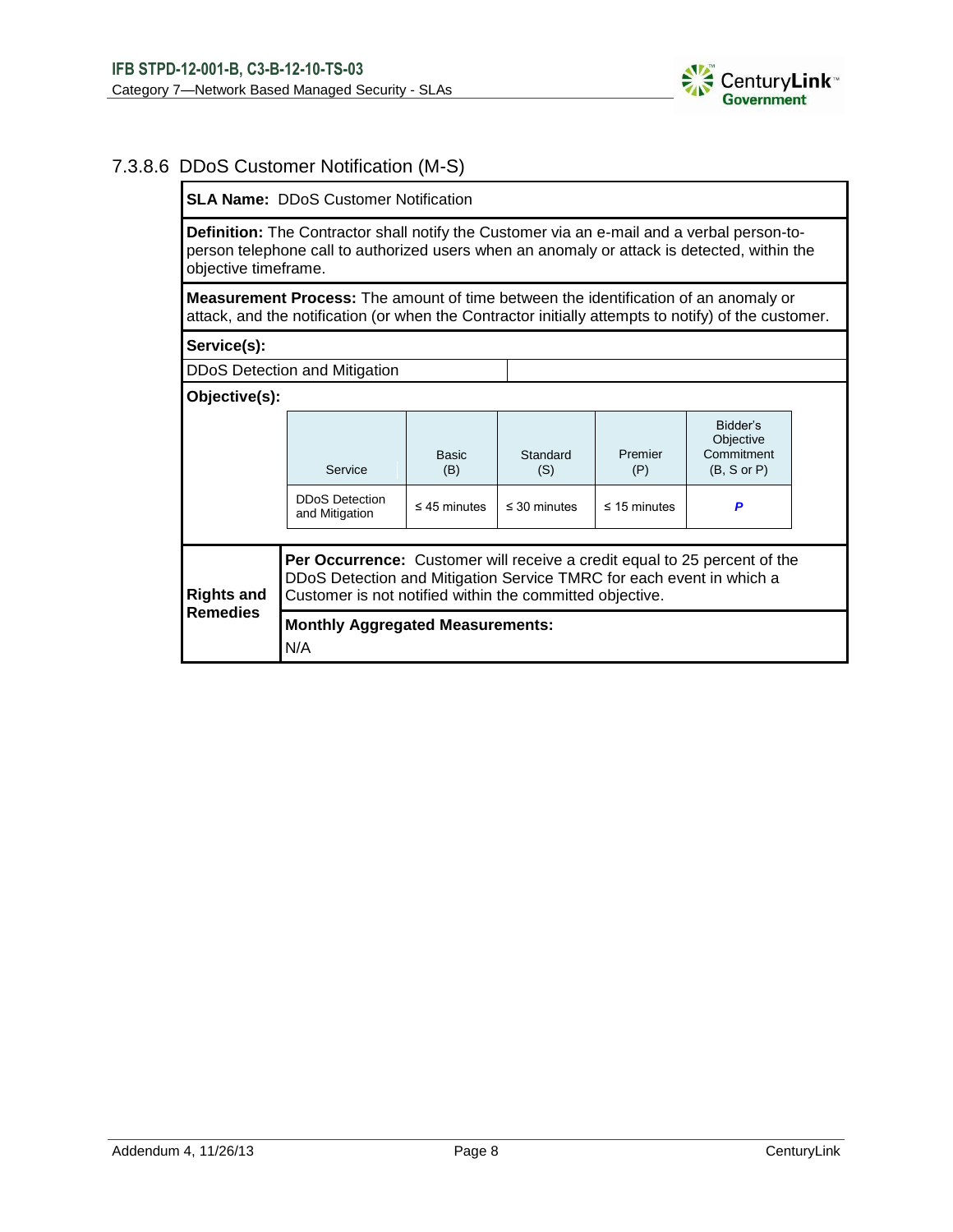

## 7.3.8.7 Excessive Outage (M-S)

**SLA Name:** Excessive Outage

**Definition:** A service failure that remains unresolved for more than the committed objective level.

**Measurement Process:** This SLA is based on trouble ticket Unavailable Time. The service or feature is unusable during the time the trouble ticket is reported as opened until restoration of the service, minus SCC. If Customer reports a service failure as unresolved after the closure of the trouble ticket by the Contractor, the Unavailable Time shall be adjusted to the actual restoration time.

#### **Service(s):**

| DDoS Detection and Mitigation Service     | <b>Email Monitoring and Scanning Service</b>        |
|-------------------------------------------|-----------------------------------------------------|
| <b>Web Security and Filtering Service</b> | Security Information and Event Management<br>(SIEM) |

### **Objective(s):**

The Unavailable Time objective shall not exceed:

|                                                                                                                                                                                                                                                                                                                               | Service                                         | Basic<br>(B) | Standard<br>(S) | Premier<br>(P) | Bidder's<br>Objective<br>Commitment<br>(B, S or P) |  |  |  |  |
|-------------------------------------------------------------------------------------------------------------------------------------------------------------------------------------------------------------------------------------------------------------------------------------------------------------------------------|-------------------------------------------------|--------------|-----------------|----------------|----------------------------------------------------|--|--|--|--|
|                                                                                                                                                                                                                                                                                                                               | DDoS Detection and<br><b>Mitigation Service</b> | 16 hours     | 12 hours        | 8 hours        | P                                                  |  |  |  |  |
|                                                                                                                                                                                                                                                                                                                               | Email Monitoring and<br><b>Scanning Service</b> | 16 hours     | 12 hours        | 8 hours        | P                                                  |  |  |  |  |
|                                                                                                                                                                                                                                                                                                                               | Web Security and<br><b>Filtering Service</b>    | 16 hours     | 12 hours        | 8 hours        | P                                                  |  |  |  |  |
|                                                                                                                                                                                                                                                                                                                               | <b>SIEM</b>                                     | 16 hours     | 12 hours        | 8 hours        | B                                                  |  |  |  |  |
| Per Occurrence: 100 percent of the TMRC for each service or feature out of<br>service for a period greater than the committed objective level.<br>Upon request from the Customer or the CALNET 3 CMO, the Contractor shall<br><b>Rights and</b><br>provide a briefing on the excessive outage restoration.<br><b>Remedies</b> |                                                 |              |                 |                |                                                    |  |  |  |  |
|                                                                                                                                                                                                                                                                                                                               | <b>Monthly Aggregated Measurements:</b><br>N/A  |              |                 |                |                                                    |  |  |  |  |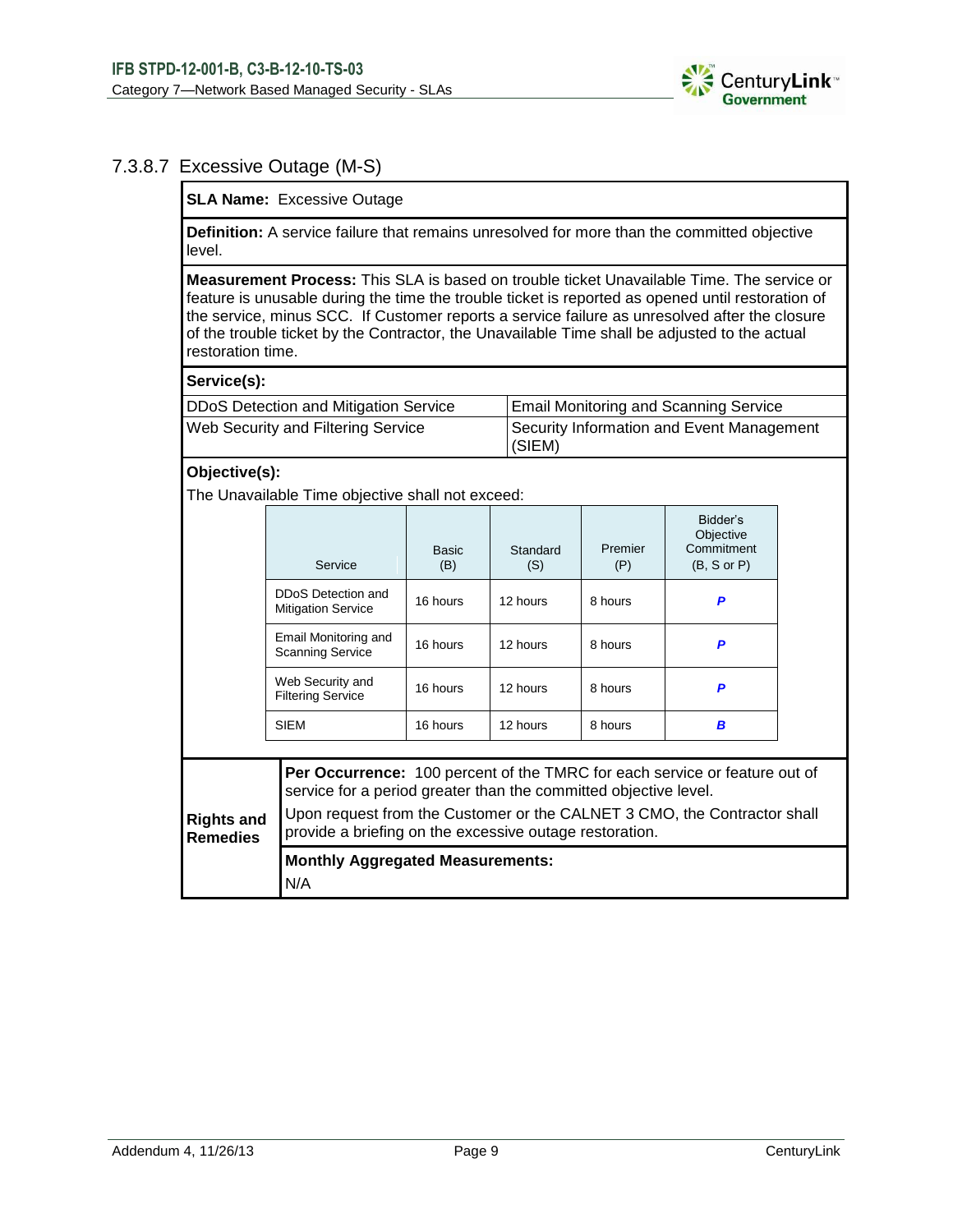

## 7.3.8.8 DDoS Time to Mitigate (M-S)

| <b>SLA Name: DDoS Time to Mitigate</b>                                                                                                                                                   |  |                                      |                                             |              |                                         |                 |                                               |                |                                                                                               |  |
|------------------------------------------------------------------------------------------------------------------------------------------------------------------------------------------|--|--------------------------------------|---------------------------------------------|--------------|-----------------------------------------|-----------------|-----------------------------------------------|----------------|-----------------------------------------------------------------------------------------------|--|
|                                                                                                                                                                                          |  |                                      |                                             |              |                                         |                 |                                               |                | <b>Definition:</b> The time to initiate DDoS mitigation upon the identification of an attack. |  |
| <b>Measurement Process:</b> The amount of time between the detection via Customer or<br>Contractor identification of an anomaly or attack, and the initiation of the mitigation process. |  |                                      |                                             |              |                                         |                 |                                               |                |                                                                                               |  |
| Service(s):                                                                                                                                                                              |  |                                      |                                             |              |                                         |                 |                                               |                |                                                                                               |  |
| <b>DDoS Detection and Mitigation</b>                                                                                                                                                     |  |                                      |                                             |              |                                         |                 |                                               |                |                                                                                               |  |
| Objective(s):                                                                                                                                                                            |  |                                      |                                             |              |                                         |                 |                                               |                |                                                                                               |  |
|                                                                                                                                                                                          |  | Mitigation shall begin within:       |                                             |              |                                         |                 |                                               |                |                                                                                               |  |
|                                                                                                                                                                                          |  |                                      |                                             | Basic<br>(B) |                                         | Standard<br>(S) |                                               | Premier<br>(P) | <b>Bidder's Objective</b><br>Commitment<br>$(B \text{ or } S)$                                |  |
| DDoS Detection and<br>Mitigation                                                                                                                                                         |  |                                      | 45 minutes                                  |              | 30 minutes                              |                 | 15 minutes                                    | P              |                                                                                               |  |
|                                                                                                                                                                                          |  |                                      |                                             |              |                                         |                 |                                               |                |                                                                                               |  |
|                                                                                                                                                                                          |  |                                      | Per Occurrence:                             |              |                                         |                 |                                               |                |                                                                                               |  |
| <b>Rights and</b><br><b>Remedies</b>                                                                                                                                                     |  |                                      | <b>Basic</b><br>Time to Mitigate<br>Minutes |              | Standard<br>Time to Mitigate<br>Minutes |                 | Premier<br>Time to Mitigate<br><b>Minutes</b> |                | Percentage of<br><b>TMRC</b> per event                                                        |  |
|                                                                                                                                                                                          |  |                                      | $46 - 75$                                   |              | $31 - 60$                               |                 | $16 - 45$                                     |                | 25%                                                                                           |  |
|                                                                                                                                                                                          |  |                                      | $76 - 135$                                  |              | $61 - 120$                              |                 | 46-105                                        |                | 50%                                                                                           |  |
|                                                                                                                                                                                          |  |                                      | 136 and over                                |              | 121 and over                            | 106 and over    |                                               |                | 100%                                                                                          |  |
|                                                                                                                                                                                          |  | Monthly Aggregated Measurements: N/A |                                             |              |                                         |                 |                                               |                |                                                                                               |  |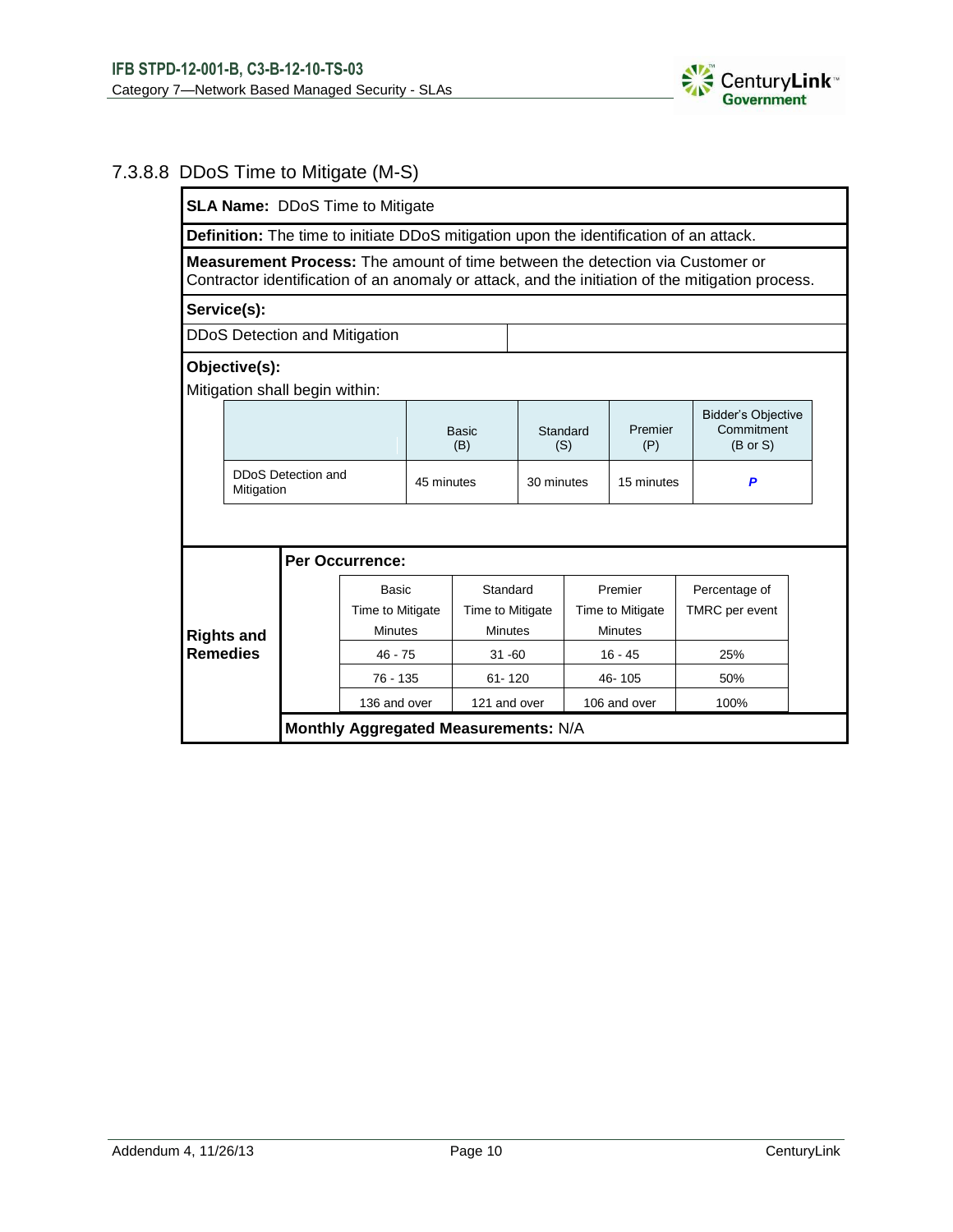

#### 7.3.8.9 Notification

**SLA Name:** Notification

**Definition:** The Contractor notification to CALNET 3 CMO and designated stakeholders in the event of a CAT 2 or CAT 3 failure, Contractor, Subcontractor or Affiliate network event, terrorist activity, threat of natural disaster, or actual natural disaster which results in a significant loss of telecommunication services to CALNET 3 End-Users or has the potential to impact services in a general or statewide area. The State understands initial information regarding the nature of the outage may be limited.

**Measurement Process:** The Contractor shall adhere to the Network Outage Response requirements (IFB STPD 12-001-B Business Requirements Section B.3.3) and notify the CALNET 3 CMO and designated stakeholders for all CAT 2 and CAT 3 Outages or for network outages resulting in a significant loss of service. Notification objectives will be based on the start time of the outage failure determined by the opening of a trouble ticket or network alarm, whichever occurs first. For events based on information such as terrorist activity or natural disaster, the Contractor shall notify CALNET 3 CMO and designated stakeholder when information is available.

**Service(s):** All services

#### **Objective(s):**

Within 60 minutes of the above mentioned failures' start time, the Contractor shall notify CALNET 3 CMO and designated stakeholders using a method defined in IFB STPD 12-001-B Business Requirements Section B.3.3 (Network Outage Response).

At 60 minute intervals, updates shall be given on the above mentioned failures via the method defined in IFB STPD 12-001-B Business Requirements Section B.3.3 (Network Outage Response).

This objective is the same for Basic, Standard and Premier commitments.

| <b>Remedies</b> | Rights and Per Occurrence: Senior Management Escalation |
|-----------------|---------------------------------------------------------|
|                 | Monthly Aggregated Measurements: N/A                    |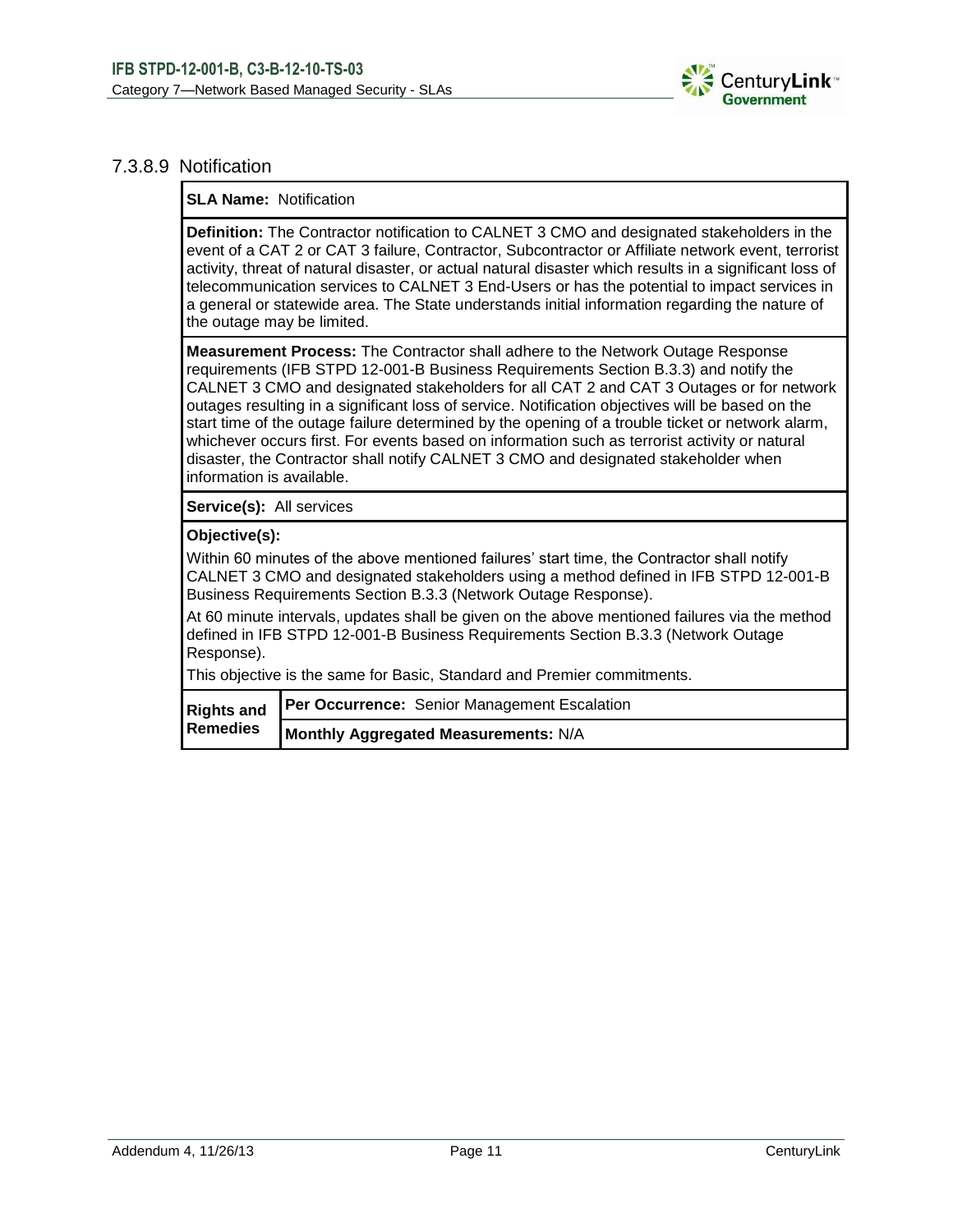

### 7.3.8.10 Provisioning (M-S)

#### **SLA Name:** Provisioning

**Definition:** Provisioning shall include new services, moves, adds and changes completed by the Contractor on or before the due dates. The Provisioning SLA shall be based on committed installation intervals established in this SLA or due dates negotiated between Customer and Contractor documented on the Contractor's order confirmation notification or Contracted Service Project Work SOW in accordance with IFB STPD 12-001-B Business Requirements Section B.2.5.4 #7 (Provisioning and Implementation). The Contractor shall meet the committed interval dates or due date negotiated with the Customer. If the Customer agrees to a negotiated due date, the negotiated due date supersedes the committed interval. At the Customer's discretion, if the scope of the Service Request(s) meets the Coordinated or Managed Project criteria, negotiated due dates will be established and documented in the Project Schedule per IFB STPD 12-001-B Business Requirements Section B.6 (Contracted Service Project Work).

Provisioning SLAs have two (2) objectives:

Objective 1: Individual Service Request; and

Objective 2: Successful Install Monthly Percentage by Service Type.

Note: Provisioning timelines include extended demarcation wiring, when appropriate.

#### **Measurement Process:**

Objective 1: Individual Service Request: Install intervals are based on the committed installation intervals established in this SLA or due dates negotiated between Customer and Contractor documented on the Service Request. This objective requires the Contractor to meet the due date for each individual Service Request.

Objective 2: Successful Install Monthly Percentage per service Type: The Contractor shall sum all individual Service Requests per service, as listed below, meeting the objective in the measurement period (per month) and divide by the sum of all individual Service Requests due per service in the measurement period and multiply by 100 to equal the percentage of Service Requests installed on time. The Contractor must meet or exceed the objective below in order to avoid the rights and remedies.

| Service (Features must be installed in<br>conjunction with the service except<br>when listed below) | <b>Committed</b><br><b>Interval</b><br><b>Calendar Days</b> | <b>Coordinated/Managed Project</b> |
|-----------------------------------------------------------------------------------------------------|-------------------------------------------------------------|------------------------------------|
| DDoS Detection and Mitigation Service                                                               | N/A                                                         | Coordinated/Managed Project        |
| <b>Email Monitoring and Scanning Service</b>                                                        | N/A                                                         | <b>Coordinated/Managed Project</b> |
| Web Security and Filtering Service                                                                  | N/A                                                         | <b>Coordinated/Managed Project</b> |
| <b>SIEM</b>                                                                                         | N/A                                                         | <b>Coordinated/Managed Project</b> |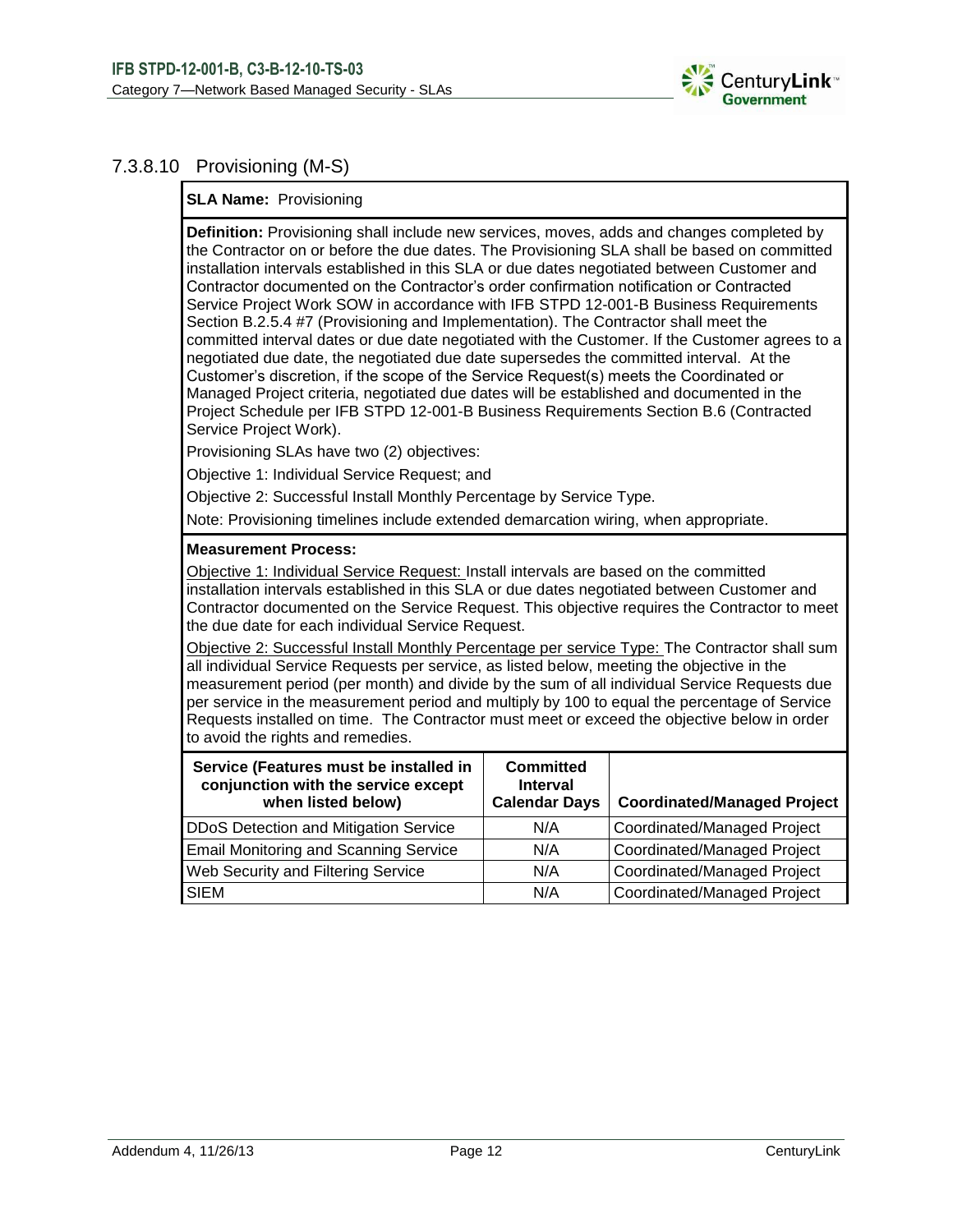

## **Objective(s):**

Objective 1: Individual Service Request: Service installed on or before the Committed Interval or negotiated due date.

Objective 2: Successful Install Monthly Percentage per Service:

|                                      | Service                               |                                                                                                                                                                                                                                                                                                     | <b>Basic</b><br>(B) | Standard<br>(S) |             | Bidder's<br>Objective<br>Commitment<br>$(B, S \text{ or } P)$ |  |  |  |  |
|--------------------------------------|---------------------------------------|-----------------------------------------------------------------------------------------------------------------------------------------------------------------------------------------------------------------------------------------------------------------------------------------------------|---------------------|-----------------|-------------|---------------------------------------------------------------|--|--|--|--|
|                                      | Service                               | DDoS Detection and Mitigation                                                                                                                                                                                                                                                                       | N/A                 | $\geq 90\%$     | $\geq 95\%$ | P                                                             |  |  |  |  |
|                                      | <b>Scanning Service</b>               | Email Monitoring and                                                                                                                                                                                                                                                                                | N/A                 | $\geq 90\%$     | $\geq 95\%$ | P                                                             |  |  |  |  |
|                                      | Web Security and Filtering<br>Service |                                                                                                                                                                                                                                                                                                     | N/A                 | $\geq 90\%$     | $\geq 95\%$ | P                                                             |  |  |  |  |
|                                      | <b>SIEM</b>                           |                                                                                                                                                                                                                                                                                                     | N/A                 | $\geq 90\%$     | $\geq 95\%$ | S                                                             |  |  |  |  |
| <b>Rights and</b><br><b>Remedies</b> |                                       | <b>Per Occurrence:</b> Objective 1: Individual Service Requests: 50 percent of<br>installation fee credited to Customer for any missed committed objective.                                                                                                                                         |                     |                 |             |                                                               |  |  |  |  |
|                                      |                                       | <b>Monthly Aggregated Measurements:</b><br>Objective 2: 100 percent of the installation fee credited to Customer for all<br>Service Requests (per service type) that did not complete on time during the<br>month if the Successful Install Monthly Percentage is below the committed<br>objective. |                     |                 |             |                                                               |  |  |  |  |